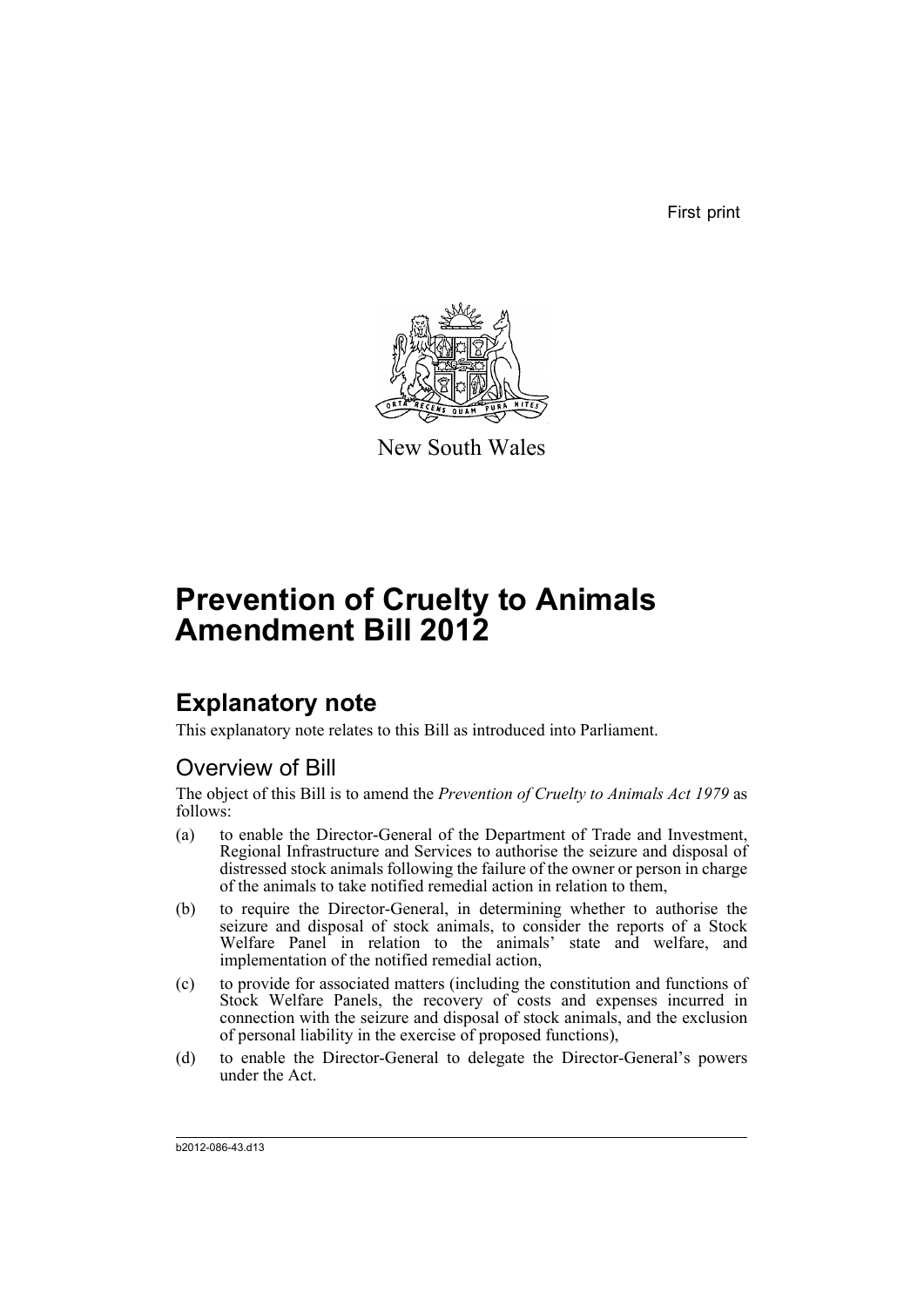Explanatory note

### Outline of provisions

**Clause 1** sets out the name (also called the short title) of the proposed Act.

**Clause 2** provides for the commencement of the proposed Act on the date of assent to the proposed Act.

#### **Schedule 1 Amendment of Prevention of Cruelty to Animals Act 1979 No 200**

**Schedule 1 [2]** inserts proposed Part 2B, which deals with the procedure by which the Director-General may deal with stock animals that the Director-General reasonably suspects are in distress due to specified types of neglect, and associated matters.

Proposed section 24O limits the application of proposed Part 2B to stock animals depastured on rateable land (within the meaning of the *Rural Lands Protection Act 1998*) and defines and interprets certain terms and references for the purposes of the Part.

Proposed section 24P enables the Director-General to issue an official warning (by way of written notice) to the owner or person in charge of a relevant stock animal, that the Director-General intends to authorise the seizure and disposal of the animal if the remedial measures specified in the notice are not taken within the specified period. The official warning may only be issued if the Director-General reasonably suspects that the animal is in distress, or is likely to become distressed, due to a lack of necessary veterinary treatment or proper and sufficient food, drink or shelter.

Before issuing the official warning, the Director-General must constitute a Stock Welfare Panel and consider its report on the state of, and appropriate care for, the animal.

The Panel is to monitor compliance with the official warning and, on the expiry of the period specified for compliance, provide a further report to the Director-General on the results of its monitoring, and the appropriate action to be taken in relation to the animal.

Proposed section 24Q enables the Director-General, by written order, to authorise an inspector to seize and dispose of the animal if, after considering the Panel's report on compliance with an official warning, the Director-General is satisfied that it has not been complied with and that the animal remains in distress or likely to become distressed.

Compensation is not recoverable against any person in respect of the seizure and disposal of a stock animal in accordance with the proposed section.

Proposed section 24R provides for the recovery of costs and expenses incurred in connection with the seizure, keeping and disposal of a stock animal under proposed section 24Q, and the application of the proceeds of any sale of a stock animal under that section.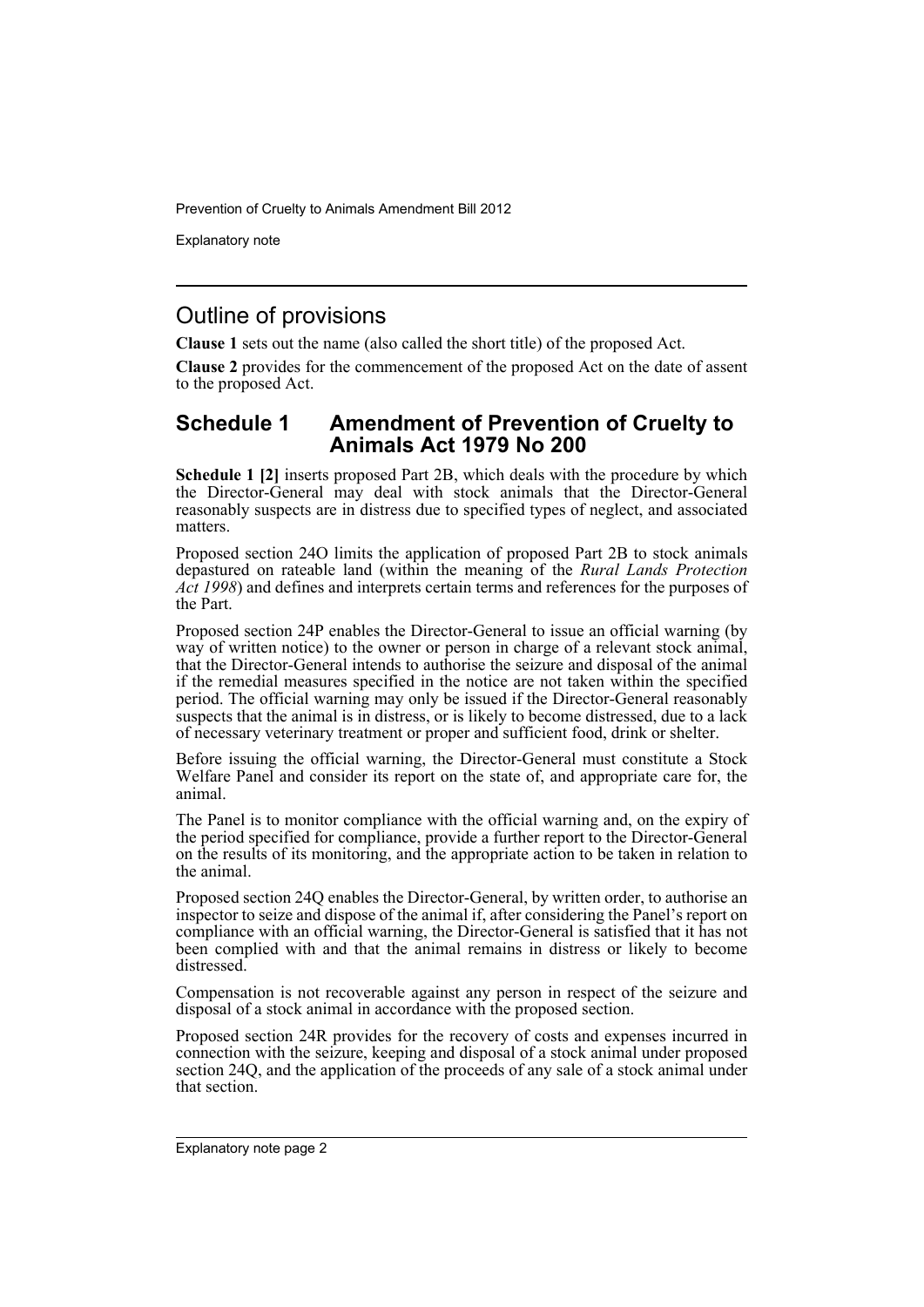Explanatory note

Proposed section 24S provides that a purchaser of a stock animal sold under proposed section 24Q acquires a good title to the animal.

Proposed section 24T provides for the constitution of Stock Welfare Panels.

Proposed section 24U excludes personal liability for things done or omitted to be done in good faith by the Director-General, a member of the Stock Welfare Panel or an inspector in the exercise of functions conferred or imposed under proposed Part 2B.

Proposed section 24V confers powers on inspectors for the purposes of proposed Part 2B.

**Schedule 1 [1]** inserts a standard definition relating to functions under the Act.

**Schedule 1 [3]** enables the Director-General to delegate the Director-General's functions under the Act to any member of staff of the Department.

**Schedule 1 [4]** enables the Governor to make regulations of a savings or transitional nature consequent on the enactment of the proposed Act or any other Act that amends the *Prevention of Cruelty to Animals Act 1979*.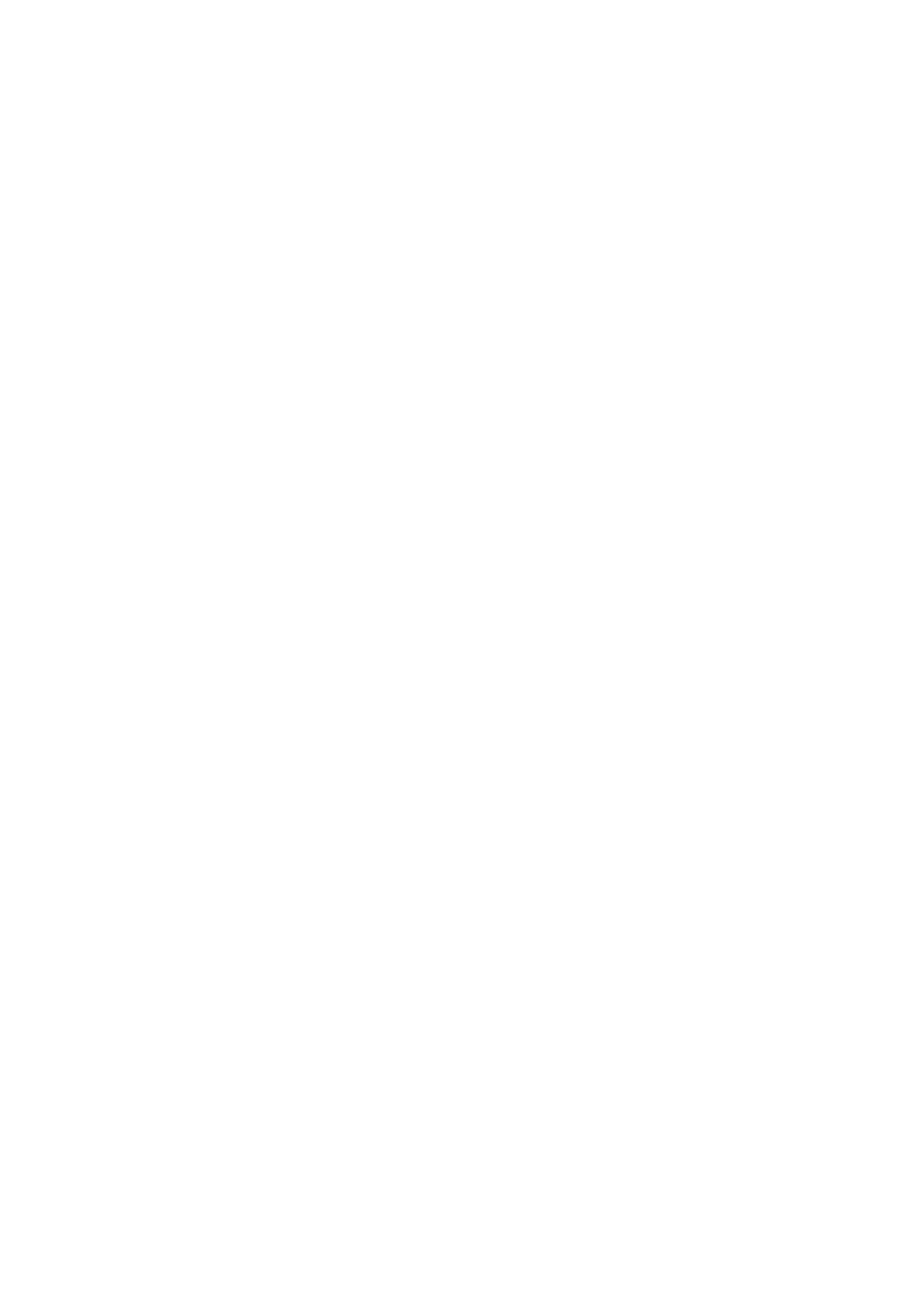First print



New South Wales

# **Prevention of Cruelty to Animals Amendment Bill 2012**

### **Contents**

|                                                              | Page |
|--------------------------------------------------------------|------|
| 1 Name of Act                                                |      |
| 2 Commencement                                               |      |
| Schedule 1 Amendment of Prevention of Cruelty to Animals Act |      |
| 1979 No 200                                                  |      |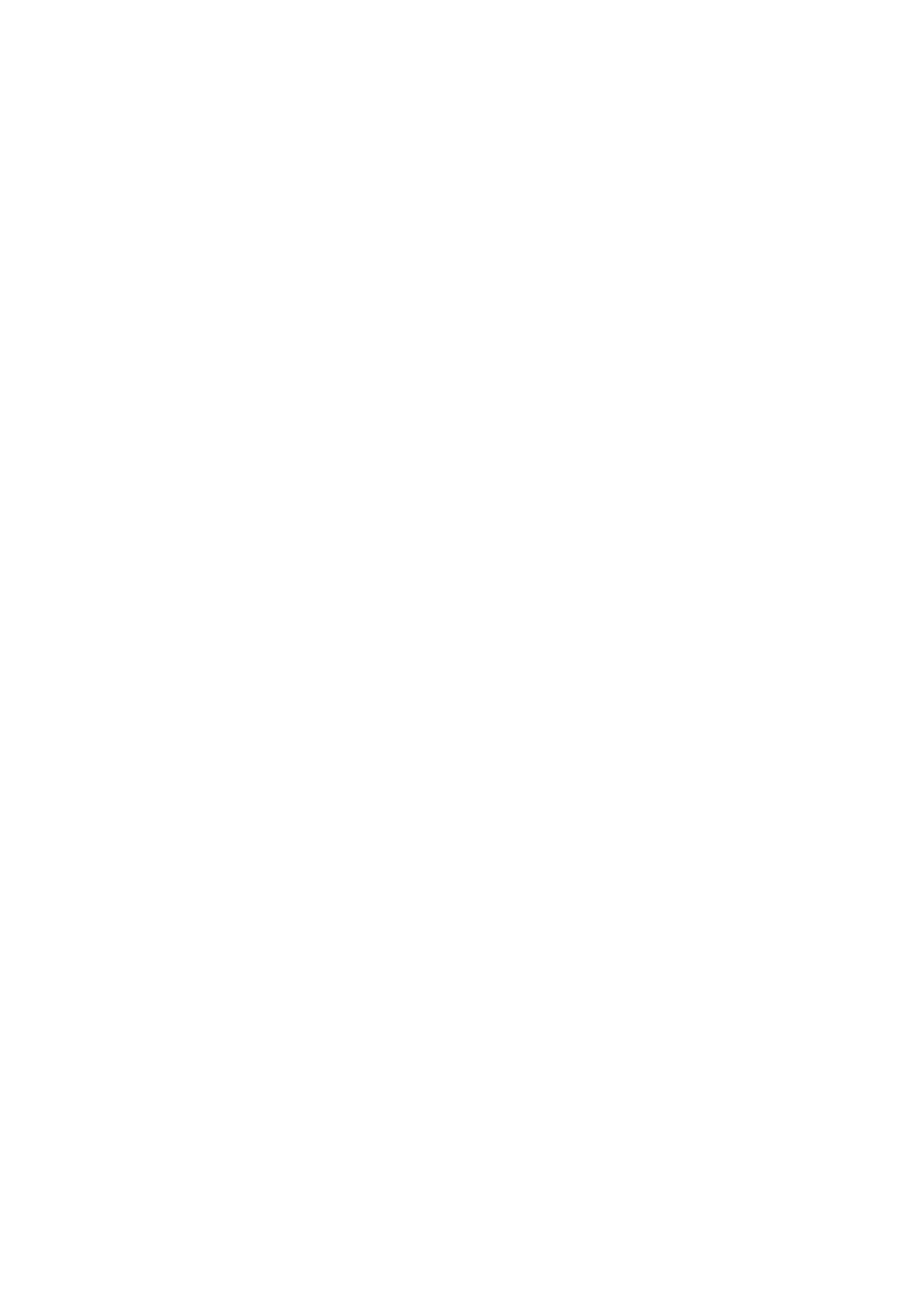

New South Wales

# **Prevention of Cruelty to Animals Amendment Bill 2012**

No , 2012

#### **A Bill for**

An Act to amend the *Prevention of Cruelty to Animals Act 1979* to make provision with respect to the seizure and disposal of certain stock animals; and for other purposes.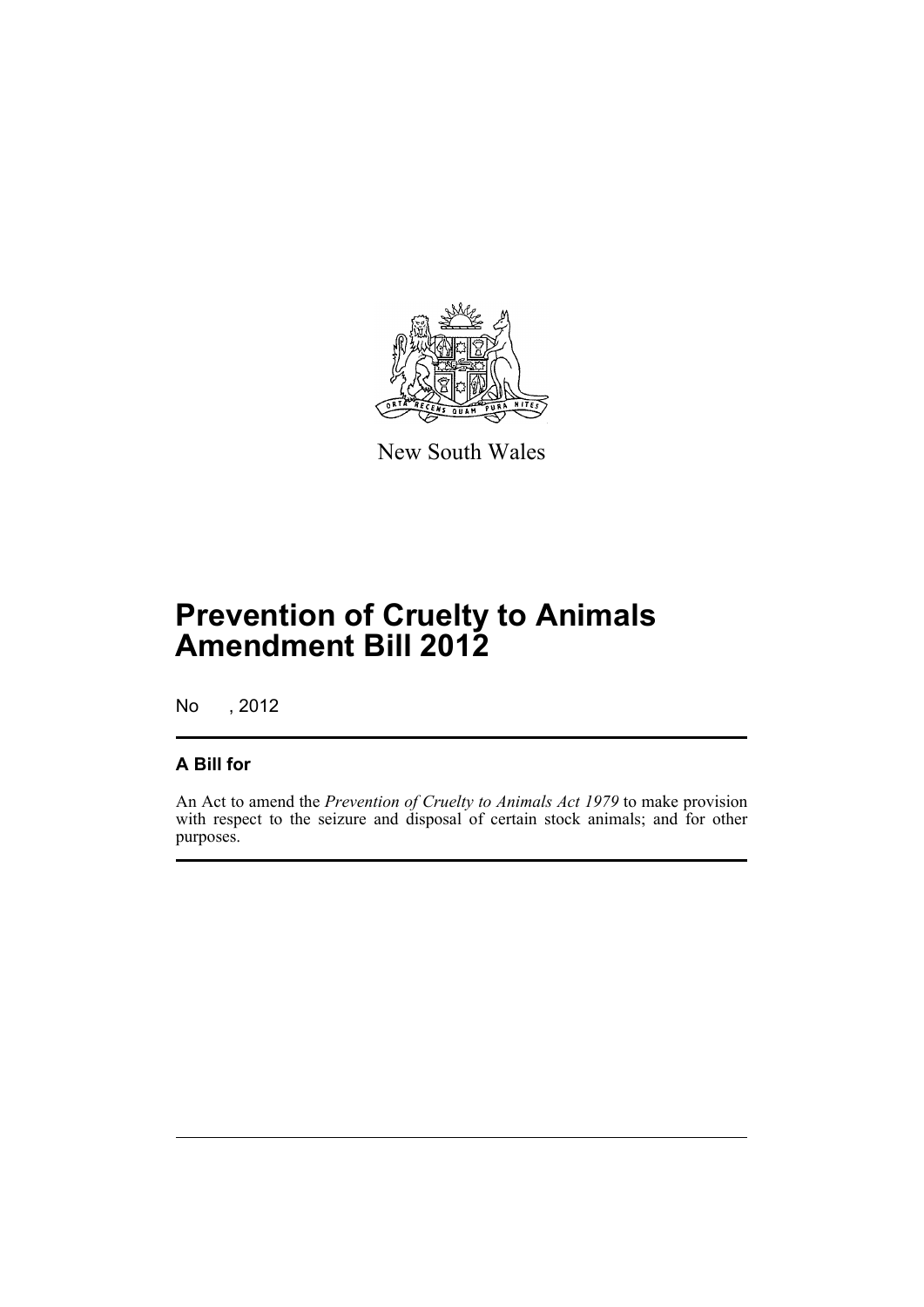<span id="page-7-1"></span><span id="page-7-0"></span>

| The Legislature of New South Wales enacts:                           | 1             |
|----------------------------------------------------------------------|---------------|
| Name of Act                                                          | $\mathcal{P}$ |
| This Act is the Prevention of Cruelty to Animals Amendment Act 2012. | 3             |
| Commencement                                                         | 4             |
| This Act commences on the date of assent to this Act.                | 5             |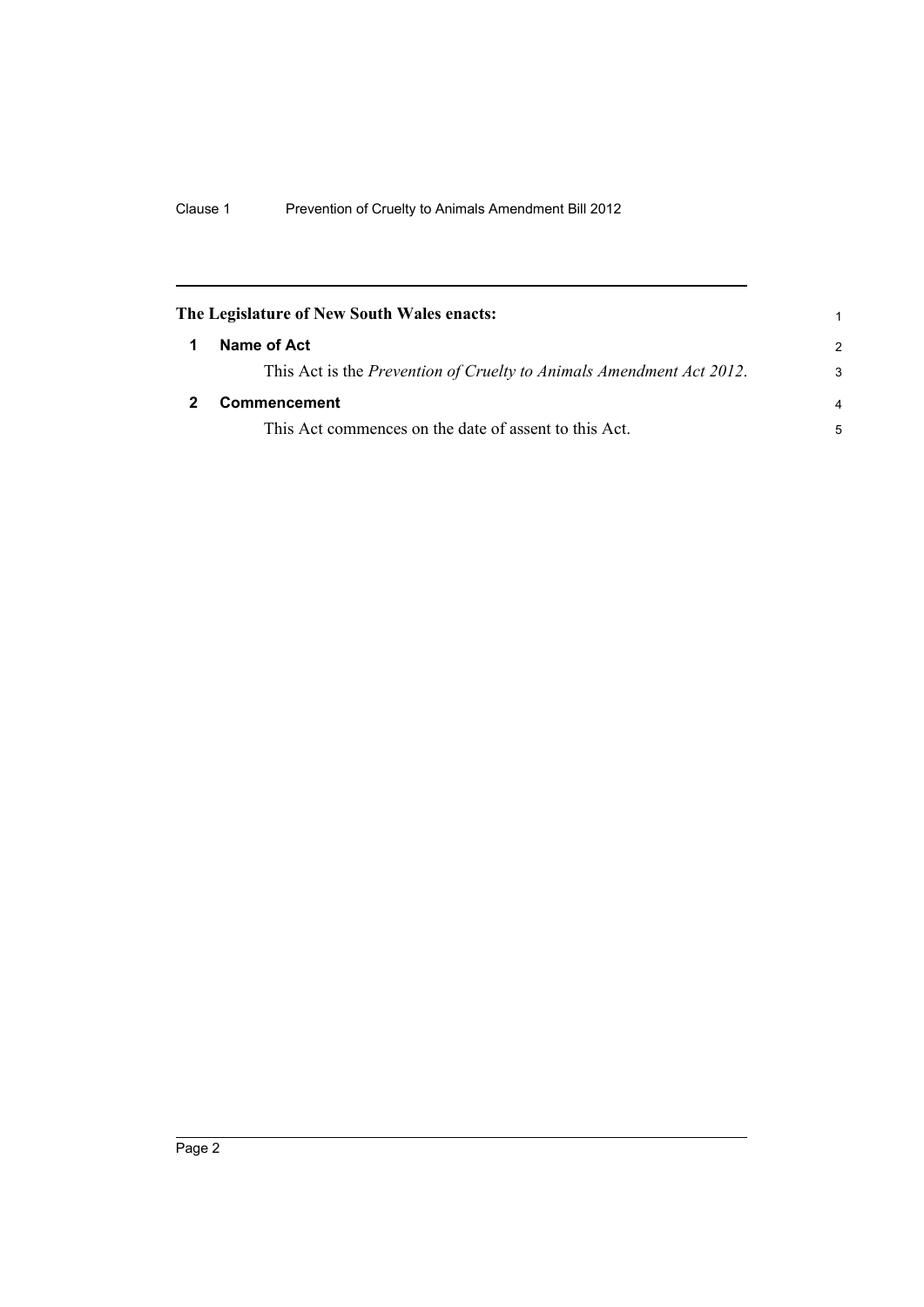Amendment of Prevention of Cruelty to Animals Act 1979 No 200 Schedule 1

<span id="page-8-0"></span>

|     | <b>Schedule 1</b> |     | <b>Amendment of Prevention of Cruelty to</b><br>Animals Act 1979 No 200                                                                                                                                                                                                                                                                      | 1<br>$\overline{c}$              |
|-----|-------------------|-----|----------------------------------------------------------------------------------------------------------------------------------------------------------------------------------------------------------------------------------------------------------------------------------------------------------------------------------------------|----------------------------------|
| [1] |                   |     | <b>Section 4 Definitions</b>                                                                                                                                                                                                                                                                                                                 | 3                                |
|     |                   |     | Insert in alphabetical order in section $4(1)$ :<br><i>function</i> includes a power, authority or duty, and <i>exercise</i> a<br>function includes perform a duty.                                                                                                                                                                          | $\overline{4}$<br>5<br>6         |
| [2] | Part 2B           |     |                                                                                                                                                                                                                                                                                                                                              | 7                                |
|     |                   |     | Insert after Part 2A:                                                                                                                                                                                                                                                                                                                        | 8                                |
|     |                   |     | <b>Part 2B Power of Director-General to authorise</b><br>seizure and disposal of stock animals                                                                                                                                                                                                                                               | 9<br>10                          |
|     | 24O               |     | <b>Application and interpretation</b>                                                                                                                                                                                                                                                                                                        | 11                               |
|     |                   | (1) | This Part applies only in relation to a stock animal depastured on<br>rateable land (within the meaning of the <i>Rural Lands Protection</i><br>Act 1998).                                                                                                                                                                                   | 12<br>13<br>14                   |
|     |                   | (2) | In this Part, a reference to an animal is taken to be a reference<br>only to a stock animal referred to in subsection (1).                                                                                                                                                                                                                   | 15<br>16                         |
|     |                   | (3) | For the purposes of this Part, an animal is in distress if it is<br>suffering from exposure to the elements, debility, exhaustion or<br>significant physical injury.                                                                                                                                                                         | 17<br>18<br>19                   |
|     |                   | (4) | In this Part:                                                                                                                                                                                                                                                                                                                                | 20                               |
|     |                   |     | <i>inspector</i> means an inspector within the meaning of Division 2 of<br>Part 2A.                                                                                                                                                                                                                                                          | 21<br>22                         |
|     |                   |     | <i>official warning—see section 24P.</i>                                                                                                                                                                                                                                                                                                     | 23                               |
|     |                   |     | <b>Stock Welfare Panel or Panel means a Stock Welfare Panel</b><br>constituted in accordance with section 24T.                                                                                                                                                                                                                               | 24<br>25                         |
|     | 24P               |     | Official warning of intention to authorise seizure and disposal of<br>stock animals                                                                                                                                                                                                                                                          | 26<br>27                         |
|     |                   | (1) | The Director-General may issue an official warning in respect of<br>an animal if the Director-General suspects, on reasonable<br>grounds, that the animal is in distress, or is likely to become<br>distressed, because it has not been provided with necessary<br>veterinary treatment, or proper and sufficient food, drink or<br>shelter. | 28<br>29<br>30<br>31<br>32<br>33 |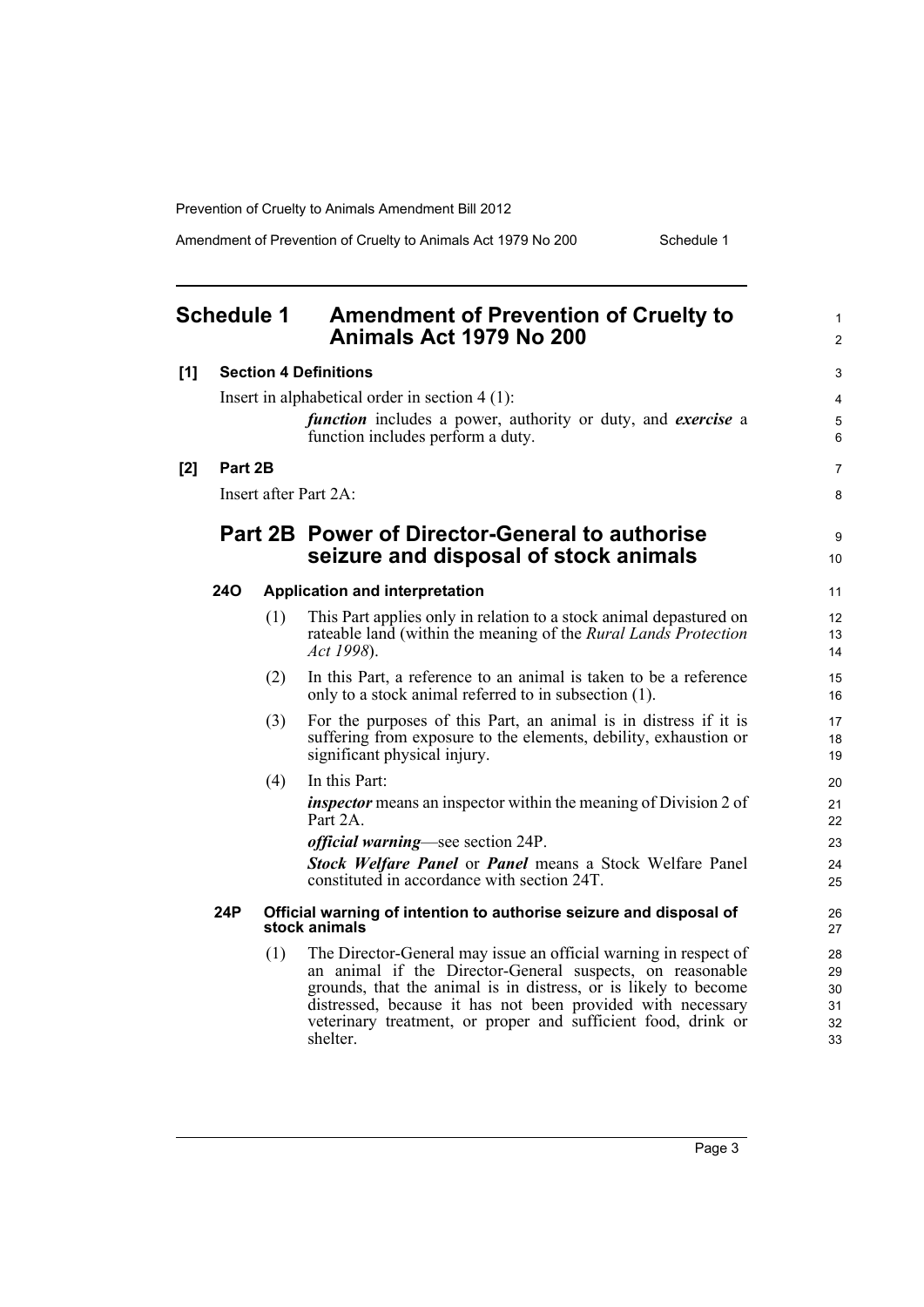Schedule 1 Amendment of Prevention of Cruelty to Animals Act 1979 No 200

|     | (2)<br>An <i>official warning</i> is a written notice, to the owner or person in<br>charge of the animal, that the Director-General intends to<br>authorise the seizure and disposal of the animal if the action<br>required to be taken by the notice in relation to the animal's<br>welfare is not taken within the period required by the notice. |                                                                                                                  |                                                                                                                                   | 1<br>$\overline{2}$<br>3<br>4<br>5 |
|-----|------------------------------------------------------------------------------------------------------------------------------------------------------------------------------------------------------------------------------------------------------------------------------------------------------------------------------------------------------|------------------------------------------------------------------------------------------------------------------|-----------------------------------------------------------------------------------------------------------------------------------|------------------------------------|
|     | (3)                                                                                                                                                                                                                                                                                                                                                  |                                                                                                                  | Before issuing an official warning, the Director-General must:                                                                    | 6                                  |
|     |                                                                                                                                                                                                                                                                                                                                                      | (a)                                                                                                              | constitute a Stock Welfare Panel to assess, and report to                                                                         | 7                                  |
|     |                                                                                                                                                                                                                                                                                                                                                      |                                                                                                                  | the Director-General on, the state of and appropriate care                                                                        | 8                                  |
|     |                                                                                                                                                                                                                                                                                                                                                      |                                                                                                                  | for the animal and any other matter concerning its welfare<br>that the Director-General considers appropriate, and                | 9<br>10                            |
|     |                                                                                                                                                                                                                                                                                                                                                      | (b)                                                                                                              | consider the Panel's report.                                                                                                      | 11                                 |
|     | (4)                                                                                                                                                                                                                                                                                                                                                  |                                                                                                                  | If the Director-General issues an official warning, the Panel is to:                                                              | 12                                 |
|     |                                                                                                                                                                                                                                                                                                                                                      | (a)                                                                                                              | monitor compliance with the official warning, and                                                                                 | 13                                 |
|     |                                                                                                                                                                                                                                                                                                                                                      | (b)                                                                                                              | on the expiry of the period for compliance required by the                                                                        | 14                                 |
|     |                                                                                                                                                                                                                                                                                                                                                      |                                                                                                                  | official warning, assess, and report to the Director-General                                                                      | 15                                 |
|     |                                                                                                                                                                                                                                                                                                                                                      |                                                                                                                  | on, compliance with the official warning, and appropriate<br>action to be taken in relation to the animal.                        | 16<br>17                           |
|     |                                                                                                                                                                                                                                                                                                                                                      |                                                                                                                  |                                                                                                                                   | 18                                 |
|     | (5)                                                                                                                                                                                                                                                                                                                                                  | An inspector may, for the purpose of assisting the Panel in the<br>exercise of its functions under this section: |                                                                                                                                   |                                    |
|     |                                                                                                                                                                                                                                                                                                                                                      | (a)                                                                                                              | enter any land on which the animal is kept, and                                                                                   | 20                                 |
|     |                                                                                                                                                                                                                                                                                                                                                      | (b)                                                                                                              | examine the animal.                                                                                                               | 21                                 |
|     | (6)                                                                                                                                                                                                                                                                                                                                                  |                                                                                                                  | The Director-General may, by further written notice to the owner<br>or person in charge of an animal:                             | 22<br>23                           |
|     |                                                                                                                                                                                                                                                                                                                                                      | (a)                                                                                                              | revoke an official warning, or                                                                                                    | 24                                 |
|     |                                                                                                                                                                                                                                                                                                                                                      | (b)                                                                                                              | extend the period for compliance with an official warning.                                                                        | 25                                 |
|     | (7)                                                                                                                                                                                                                                                                                                                                                  |                                                                                                                  | A single official warning may be issued in respect of more than                                                                   | 26                                 |
|     |                                                                                                                                                                                                                                                                                                                                                      |                                                                                                                  | one animal.                                                                                                                       | 27                                 |
| 24Q |                                                                                                                                                                                                                                                                                                                                                      |                                                                                                                  | Seizure and disposal of stock animals                                                                                             | 28                                 |
|     | (1)                                                                                                                                                                                                                                                                                                                                                  |                                                                                                                  | The Director-General may, by order in writing, authorise an                                                                       | 29                                 |
|     |                                                                                                                                                                                                                                                                                                                                                      |                                                                                                                  | inspector to seize and dispose of an animal (by way of sale or                                                                    | 30                                 |
|     |                                                                                                                                                                                                                                                                                                                                                      |                                                                                                                  | otherwise) if, after considering the Panel's report on compliance<br>with an official warning, the Director-General is satisfied: | 31<br>32                           |
|     |                                                                                                                                                                                                                                                                                                                                                      | (a)                                                                                                              | that the action required to be taken by the official warning                                                                      | 33                                 |
|     |                                                                                                                                                                                                                                                                                                                                                      |                                                                                                                  | in relation to the animal's welfare has not been taken, and                                                                       | 34                                 |
|     |                                                                                                                                                                                                                                                                                                                                                      | (b)                                                                                                              | that the animal remains in distress or likely to become                                                                           | 35                                 |
|     |                                                                                                                                                                                                                                                                                                                                                      |                                                                                                                  | distressed.                                                                                                                       | 36                                 |
|     |                                                                                                                                                                                                                                                                                                                                                      |                                                                                                                  |                                                                                                                                   |                                    |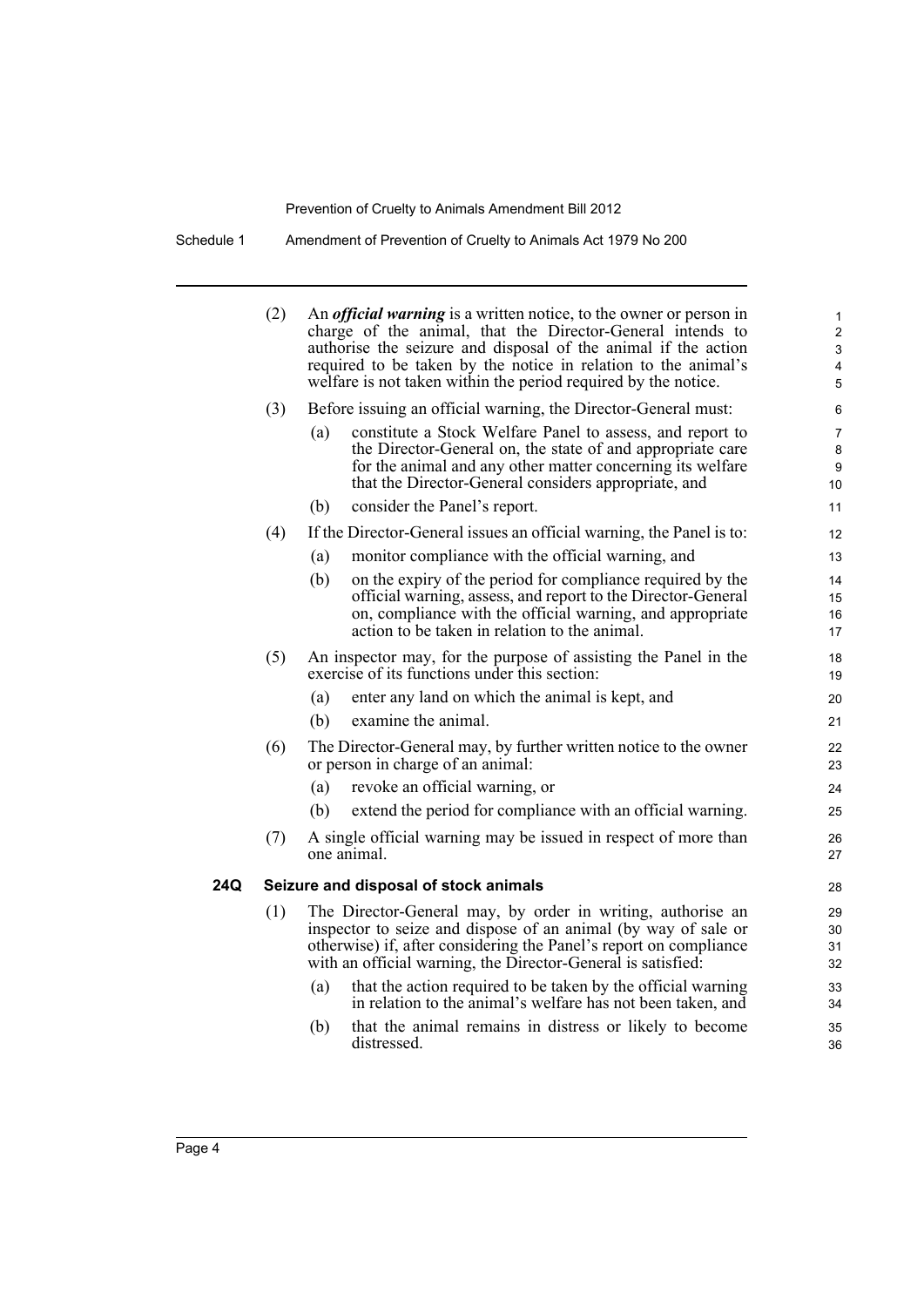|     | (2) | An inspector authorised to seize and dispose of an animal under<br>this section may:                                                                                                                                            | $\mathbf{1}$<br>$\overline{2}$ |
|-----|-----|---------------------------------------------------------------------------------------------------------------------------------------------------------------------------------------------------------------------------------|--------------------------------|
|     |     | enter any land on which the animal is kept, and<br>(a)                                                                                                                                                                          | 3                              |
|     |     | (b)<br>seize and dispose of the animal in accordance with the<br>authorisation.                                                                                                                                                 | 4<br>5                         |
|     | (3) | The inspector must:                                                                                                                                                                                                             | 6                              |
|     |     | produce to the owner or person in charge of the animal a<br>(a)<br>copy of the order authorising the seizure and disposal, if<br>requested to do so, and                                                                        | 7<br>8<br>9                    |
|     |     | provide the owner or person in charge of the animal with a<br>(b)<br>receipt acknowledging seizure of the animal, if the owner<br>or person is present and it is reasonably practical to do so.                                 | 10<br>11<br>12                 |
|     | (4) | Compensation is not recoverable against any person in respect of<br>the seizure or disposal of an animal in accordance with this<br>section.                                                                                    | 13<br>14<br>15                 |
|     | (5) | An animal may not be sold or otherwise disposed of under this<br>section if:                                                                                                                                                    | 16<br>17                       |
|     |     | any proceedings in respect of the animal for an offence<br>(a)<br>against this Act or the regulations have been commenced<br>but have not been finally determined, or                                                           | 18<br>19<br>20                 |
|     |     | an order has been made by a court under section 30 or 31<br>(b)<br>in respect of the destruction or other disposal of the animal.                                                                                               | 21<br>22                       |
|     | (6) | A single order may be made under this section in respect of more<br>than one animal.                                                                                                                                            | 23<br>24                       |
|     | (7) | Section 31A does not apply to a sale of an animal under this<br>section.                                                                                                                                                        | 25<br>26                       |
| 24R |     | Recovery of costs of seizure and disposal                                                                                                                                                                                       | 27                             |
|     | (1) | An inspector may certify the costs and expenses incurred by an<br>enforcement authority in connection with the seizure, keeping<br>and sale or other disposal of an animal under section 24Q (the<br>certified disposal costs). | 28<br>29<br>30<br>31           |
|     | (2) | A single certificate may be issued in respect of more than one<br>animal.                                                                                                                                                       | 32<br>33                       |
|     | (3) | The proceeds of any sale of an animal under section 24Q are to<br>be applied towards the certified disposal costs.                                                                                                              | 34<br>35                       |
|     | (4) | The balance (if any) of the proceeds of sale is to be paid to the<br>former owner of the animal.                                                                                                                                | 36<br>37                       |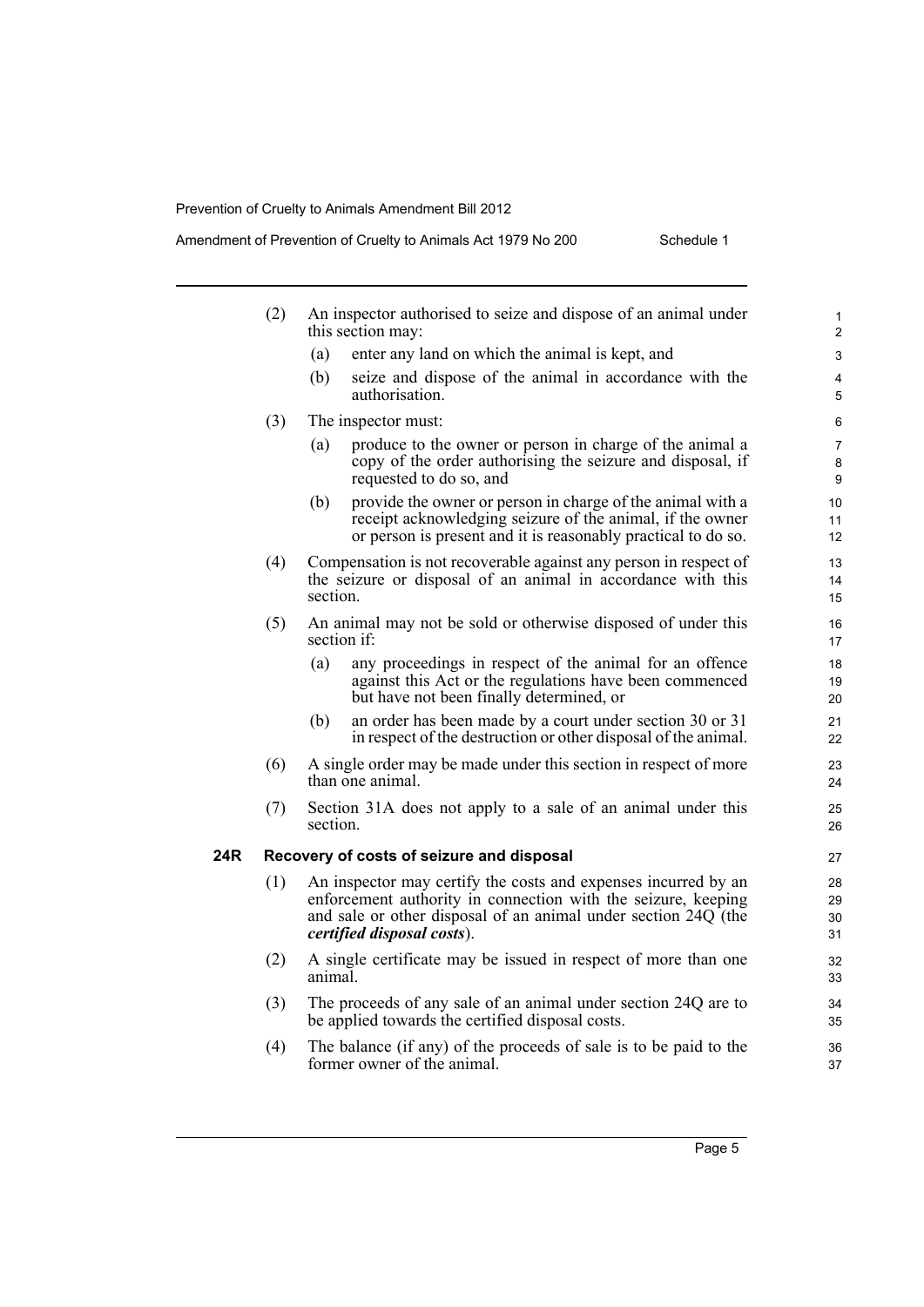Schedule 1 Amendment of Prevention of Cruelty to Animals Act 1979 No 200

|     | (5) | The certified disposal costs or the balance of the certified<br>disposal costs after applying the proceeds of sale are recoverable<br>in a court of competent jurisdiction by a person acting on behalf<br>of the enforcement authority as a debt payable to the enforcement<br>authority.                                                                                  |
|-----|-----|-----------------------------------------------------------------------------------------------------------------------------------------------------------------------------------------------------------------------------------------------------------------------------------------------------------------------------------------------------------------------------|
|     | (6) | The Director-General may authorise a person or class of persons<br>to act on behalf of the Crown under this section.                                                                                                                                                                                                                                                        |
|     | (7) | In this section, <i>enforcement authority</i> means:                                                                                                                                                                                                                                                                                                                        |
|     |     | in the case of an animal seized by an officer of an approved<br>(a)<br>charitable organisation, the charitable organisation, or                                                                                                                                                                                                                                             |
|     |     | in any other case, the Crown.<br>(b)                                                                                                                                                                                                                                                                                                                                        |
| 24S |     | Purchaser acquires good title                                                                                                                                                                                                                                                                                                                                               |
|     |     | If an animal is sold under section 24Q:                                                                                                                                                                                                                                                                                                                                     |
|     |     | the purchaser acquires a good title to the animal, and<br>(a)                                                                                                                                                                                                                                                                                                               |
|     |     | (b)<br>the interest of the former owner or any other person who<br>had an interest in the animal is extinguished.                                                                                                                                                                                                                                                           |
| 24T |     | <b>Stock Welfare Panels</b>                                                                                                                                                                                                                                                                                                                                                 |
|     | (1) | A Stock Welfare Panel is to consist of the following members:                                                                                                                                                                                                                                                                                                               |
|     |     | (a)<br>an inspector,                                                                                                                                                                                                                                                                                                                                                        |
|     |     | (b)<br>at least one officer of the Department with expertise in<br>animal welfare or livestock management,                                                                                                                                                                                                                                                                  |
|     |     | at least one representative of a livestock health and pest<br>(c)<br>authority, with expertise in animal welfare or livestock<br>management,                                                                                                                                                                                                                                |
|     |     | (d)<br>such other person or persons as the regulations may<br>prescribe.                                                                                                                                                                                                                                                                                                    |
|     | (2) | The procedure of a Panel is to be as determined by the<br>Director-General.                                                                                                                                                                                                                                                                                                 |
| 24U |     | <b>Exclusion of personal liability</b>                                                                                                                                                                                                                                                                                                                                      |
|     |     | Anything done or omitted to be done by the Director-General, a<br>member of a Stock Welfare Panel or an inspector in exercising<br>the functions conferred or imposed under this Part does not, if the<br>thing was done or omitted to be done in good faith, subject the<br>Director-General, member or inspector personally to any action,<br>liability, claim or demand. |